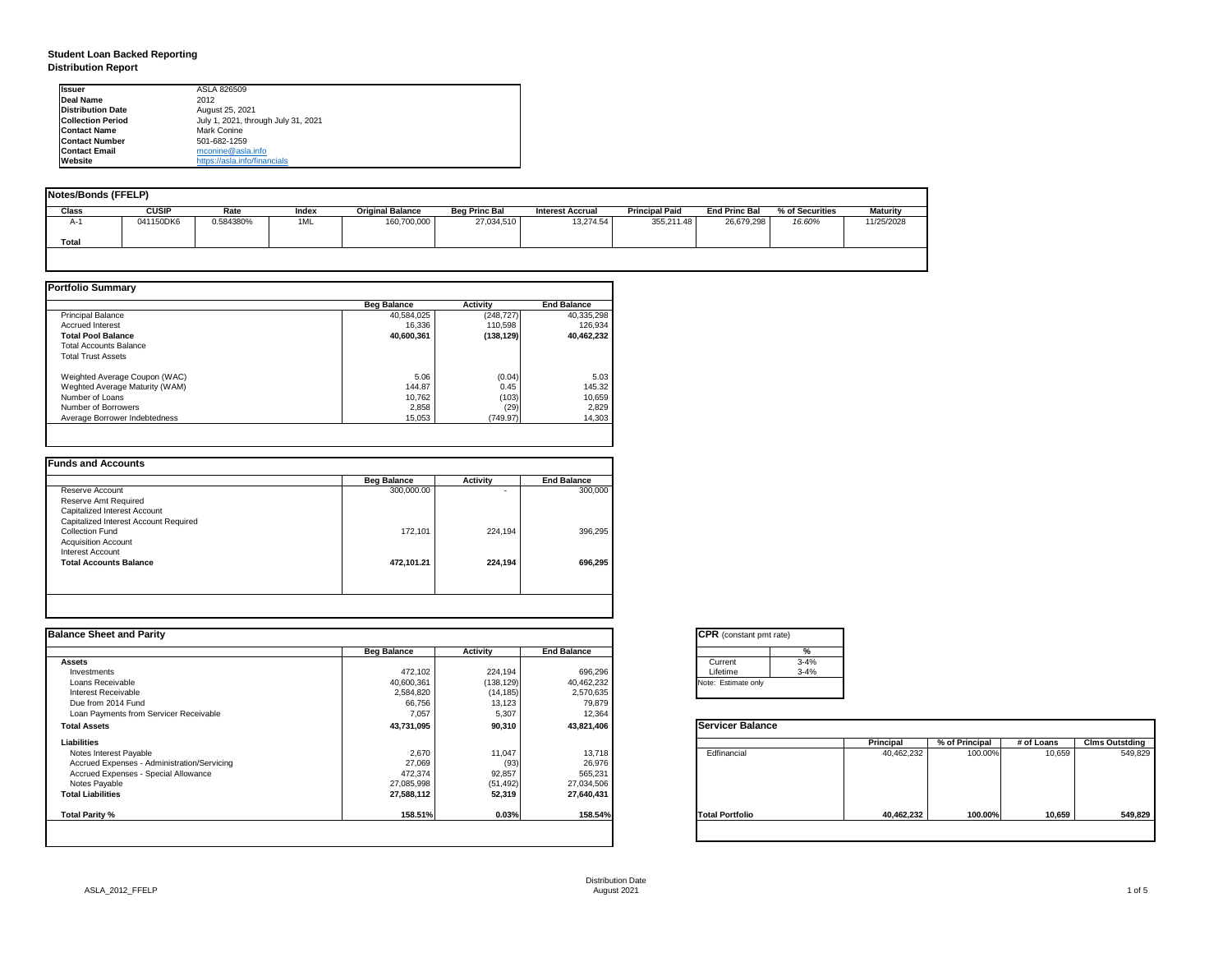## **Student Loan Backed Reporting Distribution Report**

### **Delinquency Status**

| <b>Portfolio by Loan Status</b> |                  |               |                  |               |                  |                |                  |               |                  |               |
|---------------------------------|------------------|---------------|------------------|---------------|------------------|----------------|------------------|---------------|------------------|---------------|
|                                 | # of Loans       |               | <b>Principal</b> |               |                  | % of Principal | <b>WAC</b>       |               | <b>WARM</b>      |               |
|                                 | <b>Beginning</b> | <b>Ending</b> | <b>Beginning</b> | <b>Ending</b> | <b>Beginning</b> | <b>Ending</b>  | <b>Beginning</b> | <b>Ending</b> | <b>Beginning</b> | <b>Ending</b> |
| In School                       | 10               |               | 64,728           | 68,228        | 0.16%            | 0.17%          | 5.62             | 5.65          | 118.38           | 118.46        |
| Grace                           |                  |               | 4,375            | 4,375         | 0.01%            | 0.01%          | 6.80             | 6.80          | 120.00           | 120.00        |
| Repayment                       |                  |               |                  |               |                  |                |                  |               |                  |               |
| Current                         | 7,220            | 6,949         | 25,731,154       | 24,605,627    | 63.38%           | 60.81%         | 5.34             | 5.31          | 158.07           | 161.86        |
| 31-60 Days Delinquent           | 275              | 562           | 979,307          | 2,508,277     | 2.41%            | 6.20%          | 5.34             | 5.43          | 136.66           | 129.31        |
| 61-90 Days Delinquent           | 260              | 196           | 1,225,158        | 769,628       | 3.02%            | 1.90%          | 5.47             | 5.26          | 144.32           | 135.81        |
| 91-120 Days Delingent           | 138              | 195           | 670,766          | 914,262       | 1.65%            | 2.26%          | 5.42             | 5.38          | 154.42           | 139.24        |
| 121-180 Days Delinquent         | 224              | 203           | 1,006,787        | 1,001,395     | 2.48%            | 2.47%          | 5.64             | 5.67          | 118.41           | 141.98        |
| 181-270 Days Delinquent         | 245              | 243           | 1,038,296        | 1,101,248     | 2.56%            | 2.72%          | 5.26             | 5.22          | 135.84           | 125.82        |
| 271+ Days Delinquent            | 143              | 117           | 706,160          | 499,039       | 1.74%            | 1.23%          | 5.28             | 5.13          | 122.53           | 127.27        |
| <b>Total Repayment</b>          | 8,505            | 8,465         | 31,357,629       | 31,399,476    | 77.23%           | 77.60%         | 5.35             | 5.32          | 153.97           | 155.52        |
| Forbearance                     | 1,311            | 1,242         | 5,673,502        | 5,476,575     | 13.97%           | 13.54%         | 5.46             | 5.36          | 159.04           | 154.56        |
| Deferment                       | 856              | 826           | 3,198,555        | 3,013,271     | 7.88%            | 7.45%          | 5.29             | 5.19          | 144.17           | 144.15        |
| <b>Claims in Progress</b>       | 78               | 108           | 301,572          | 498,212       | 0.74%            | 1.23%          | 5.81             | 5.75          | 106.96           | 112.95        |
| <b>Claims Denied</b>            |                  |               |                  | 2,095         |                  | 0.01%          |                  | 2.32          |                  | 6.00          |
| <b>Total Portfolio</b>          | 10,762           | 10,659        | 40,600,361       | 40,462,232    | 100.00%          | 100.00%        | 5.36             | 5.32          | 153.50           | 153.94        |
|                                 |                  |               |                  |               |                  |                |                  |               |                  |               |

|                                     | # of Loans       |        | <b>Principal</b> |               | % of Principal   |               | <b>WAC</b>       |        | <b>WARM</b>      |               |
|-------------------------------------|------------------|--------|------------------|---------------|------------------|---------------|------------------|--------|------------------|---------------|
|                                     | <b>Beginning</b> | Ending | <b>Beginning</b> | <b>Ending</b> | <b>Beginning</b> | <b>Ending</b> | <b>Beginning</b> | Ending | <b>Beginning</b> | <b>Ending</b> |
| Current                             | 7,220            | 6,949  | 25,731,154       | 24,605,627    | 82.06%           | 78.36%        | 5.34             | 5.31   | 158.07           | 161.86        |
| 31-60 Days Delinquent               | 275              | 562    | 979,307          | 2,508,277     | 3.12%            | 7.99%         | 5.34             | 5.43   | 136.66           | 129.31        |
| 61-90 Days Delinquent               | 260              | 196    | 1,225,158        | 769,628       | 3.91%            | 2.45%         | 5.47             | 5.26   | 144.32           | 135.81        |
| 91-120 Days Delinqent               | 138              | 195    | 670,766          | 914,262       | 2.14%            | 2.91%         | 5.42             | 5.38   | 154.42           | 139.24        |
| 121-180 Days Delinquent             | 224              | 203    | 1,006,787        | 1,001,395     | 3.21%            | 3.19%         | 5.64             | 5.67   | 118.41           | 141.98        |
| 181-270 Days Delinquent             | 245              | 243    | 1,038,296        | 1,101,248     | 3.31%            | 3.51%         | 5.26             | 5.22   | 135.84           | 125.82        |
| 271+ Days Delinquent                | 143              | 117    | 706,160          | 499,039       | 2.25%            | 1.59%         | 5.28             | 5.13   | 122.53           | 127.27        |
| <b>Total Portfolio in Repayment</b> | 8,505            | 8,465  | 31,357,629       | 31,399,476    | 100.00%          | 100.00%       | 5.35             | 5.32   | 153.97           | 155.52        |

| <b>Portfolio by Loan Type</b>           |                  |               |                  |               |                  |               |                  |               |                  |               |
|-----------------------------------------|------------------|---------------|------------------|---------------|------------------|---------------|------------------|---------------|------------------|---------------|
|                                         | # of Loans       |               | <b>Principal</b> |               | % of Principal   |               | <b>WAC</b>       |               | <b>WARM</b>      |               |
|                                         | <b>Beginning</b> | <b>Ending</b> | <b>Beginning</b> | <b>Ending</b> | <b>Beginning</b> | <b>Ending</b> | <b>Beginning</b> | <b>Ending</b> | <b>Beginning</b> | <b>Ending</b> |
| <b>Subsidized Consolidation Loans</b>   |                  |               |                  |               |                  |               |                  |               |                  |               |
| <b>Unsubsidized Consolidation Loans</b> |                  |               |                  |               |                  |               |                  |               |                  |               |
| <b>Subsidized Stafford Loans</b>        | 6,058            | 6,004         | 18,431,168       | 18,387,129    | 45.40%           | 45.44%        | 5.21             | 5.17          | 136.81           | 137.00        |
| <b>Unsubsidized Stafford Loans</b>      | 4,569            | 4,521         | 21,314,244       | 21,224,360    | 52.50%           | 52.45%        | 5.39             | 5.35          | 169.61           | 170.35        |
| <b>PLUS/GradPLUS Loans</b>              | 135              | 134           | 854,949          | 850,742       | 2.11%            | 2.10%         | 8.08             | 8.07          | 111.54           | 110.76        |
| <b>SLS Loans</b>                        |                  |               |                  |               |                  |               |                  |               |                  |               |
| <b>Total Portfolio</b>                  | 10,762           | 10,659        | 40,600,361       | 40,462,232    | 100.00%          | 100.00%       | 5.36             | 5.32          | 153.50           | 153.94        |

| Portfolio by Program Type                  |                  |               |                  |               |                  |               |                  |               |                  |               |
|--------------------------------------------|------------------|---------------|------------------|---------------|------------------|---------------|------------------|---------------|------------------|---------------|
|                                            | # of Loans       |               | <b>Principal</b> |               | % of Principal   |               | <b>WAC</b>       |               |                  | <b>WARM</b>   |
|                                            | <b>Beginning</b> | <b>Ending</b> | <b>Beginning</b> | <b>Ending</b> | <b>Beginning</b> | <b>Ending</b> | <b>Beginning</b> | <b>Ending</b> | <b>Beginning</b> | <b>Ending</b> |
| Graduate / 4-Year Loans                    | 8,135            | 8,056         | 31,774,437       | 31,633,339    | 78.26%           | 78.18%        | 5.34             | 5.30          | 151.52           | 151.96        |
| 2-Year Loans                               | 2,426            | 2,402         | 8,245,590        | 8,245,748     | 20.31%           | 20.38%        | 5.45             | 5.41          | 160.91           | 161.38        |
| Proprietary / Technical / Vocational Loans | 201              | 201           | 580,333          | 583,144       | 1.43%            | 1.44%         | 5.36             | 5.32          | 156.70           | 156.30        |
| Unknown (Consolidation) Loans              |                  |               |                  |               |                  |               |                  |               |                  |               |
| Other Loans                                |                  |               |                  |               |                  |               |                  |               |                  |               |
| <b>Total Portfolio</b>                     | 10,762           | 10,659        | 40,600,361       | 40,462,232    | 100.00%          | 100.00%       | 5.36             | 5.32          | 153.50           | 153.94        |
|                                            |                  |               |                  |               |                  |               |                  |               |                  |               |

|                        |                  | # of Loans    |                  |               | % of Principal   |               |  |
|------------------------|------------------|---------------|------------------|---------------|------------------|---------------|--|
|                        | <b>Beginning</b> | <b>Ending</b> | <b>Beginning</b> | <b>Ending</b> | <b>Beginning</b> | <b>Ending</b> |  |
| <b>Fixed Loans</b>     | 6,127            | 6,059         | 26,950,492       | 26,841,360    | 66.38%           | 66.34%        |  |
| Variable Loans         | 4,635            | 4,600         | 13,649,869       | 13,620,872    | 33.62%           | 33.66%        |  |
| T-Bill Loans           | 4,635            | 4,600         | 13,649,869       | 13,620,872    | 33.62%           | 33.66%        |  |
| <b>CMT Loans</b>       |                  |               |                  |               |                  |               |  |
| <b>Total Portfolio</b> | 10,762           | 10,659        | 40,600,361       | 40,462,232    | 100.00%          | 100.00%       |  |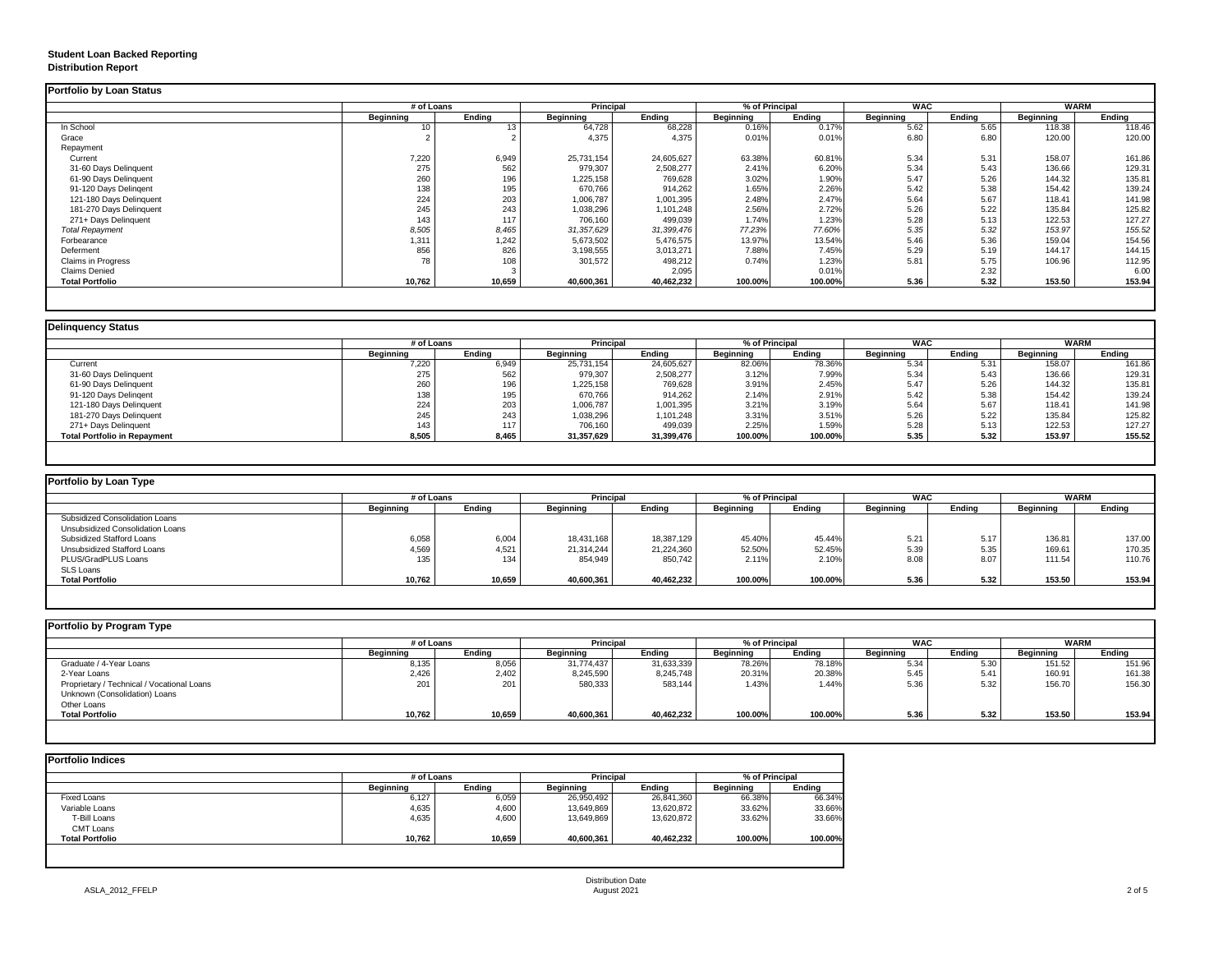**Distribution Date August 25, 2021 Collection Period** July 1, 2021, through July 31, 2021

# **Collection Activity**

| <b>Collection Account</b>                                                                              | as of 7/31/2021 |
|--------------------------------------------------------------------------------------------------------|-----------------|
| Beginning Balance - July 31, 2021                                                                      | 93,190          |
| <b>Collection Amount Received</b>                                                                      | 396,293         |
| Recoveries                                                                                             |                 |
| Reserve Account                                                                                        |                 |
| <b>Excess of Required Reserve Account</b>                                                              |                 |
| Interest on Investment Earnings                                                                        | 2.33            |
| Capitalized Interest Account (after a stepdown or release date)                                        |                 |
| <b>Acquisition Account</b>                                                                             |                 |
| <b>Payments from Guarantor</b>                                                                         |                 |
| Amount incorrectly underreported for Available Funds in July 2021. Will be distributed in August 2021. |                 |
| <b>Required Repurchases</b>                                                                            |                 |
| Special Allowance Payable to Department of Education                                                   |                 |
| <b>Consolidation Rebate Fees</b>                                                                       |                 |
| <b>Rating Agency Surveillance Fees</b>                                                                 |                 |
| Principal payments, interest payments, administration fees, servicing fees, and trustee fees           | (93, 190)       |
| Other Amounts Received in Collection                                                                   |                 |
| <b>Total Available Funds</b>                                                                           | 396,295         |

| <b>Fees Due for Current Period</b> | as of 7/31/2021 |
|------------------------------------|-----------------|
| <b>Indenture Trustee Fees</b>      | 833.33          |
| <b>Servicing Fees</b>              | 23,604          |
| <b>Administration Fees</b>         | 3,372           |
| Late Fees                          |                 |
| Other Fees                         |                 |
| <b>Total Fees</b>                  | 27,809.33       |
|                                    |                 |
|                                    |                 |

| <b>Cumulative Default Rate</b>                                                                      | as of 7/31/2021 |
|-----------------------------------------------------------------------------------------------------|-----------------|
| Current Period Defaults (\$)                                                                        | 179,756.51      |
| Cumulative Defaults (\$)                                                                            | 47,158,128.86   |
| Cumulative Default (% of original pool balance)                                                     | 29.37%          |
| Cumulative Default (% of cumulative entered repayment balance) <sup>a</sup>                         | 116.76%         |
| Current Period Payments (Recoveries) from Guarantor (\$)                                            | 11,417.60       |
| Current Period Borrower Recoveries (\$)                                                             | n/a             |
| Cumulative Recoveries (\$) <sup>b</sup>                                                             | \$43,855,712.08 |
| Cumulative Recovery Rate (%)                                                                        | 93.00%          |
| Cumulative Net Loss Rate (%)                                                                        | 2.06%           |
| Servicer Reject Rate (FFELP) (%)                                                                    |                 |
| Cumulative Servicer Reject Rate (FFELP) (%)                                                         |                 |
| Repayment balance includes all repayment loans with the exception of balances in claim status<br>a) |                 |
| Cumulative Recoveries includes 97% of claims in progress balances<br>b)                             |                 |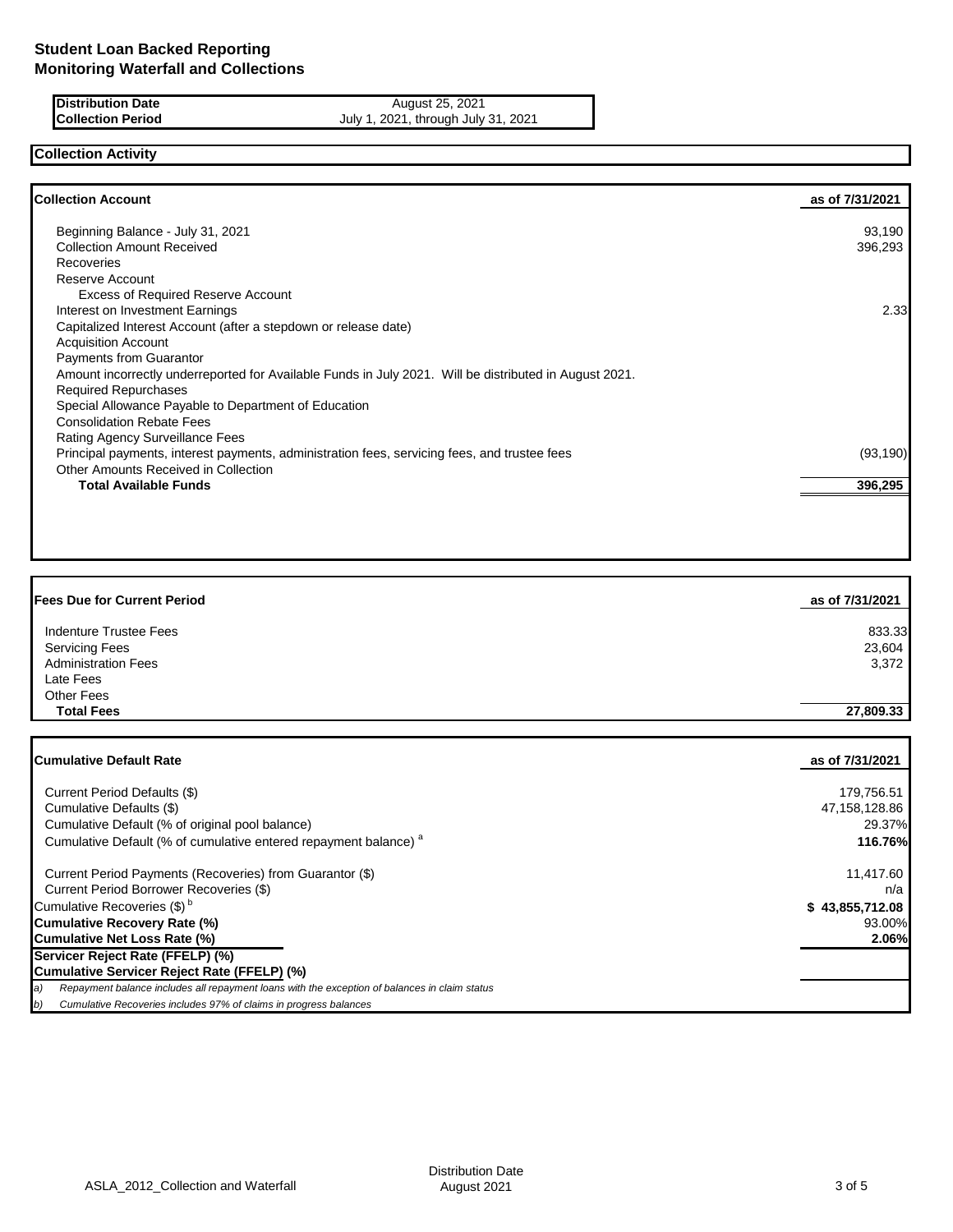## **Waterfall Activity**

| <b>Amount Due</b>                                                                         | <b>Amount Remaining</b> |
|-------------------------------------------------------------------------------------------|-------------------------|
|                                                                                           | 396,295                 |
|                                                                                           |                         |
| 833.33                                                                                    | 395,462                 |
| 23,604                                                                                    | 371,858                 |
| 3,372                                                                                     | 368,486                 |
| 13,274.54                                                                                 | 355,211                 |
| Sixth: Reinstate the balance of the Reserve Fund up to the Specified Reserve Fund Balance |                         |
| 355,211.48                                                                                | (0)                     |
|                                                                                           |                         |
|                                                                                           |                         |

| <b>Principal and Interest Distributions</b> | <b>Class A-1</b> |
|---------------------------------------------|------------------|
|                                             |                  |
| Monthly Interest Due                        | 13,274.54        |
| Monthly Interest Paid                       | 13,274.54        |
| Interest Shortfall                          |                  |
| Interest Carryover Due                      | 0                |
| Interest Carryover Paid                     | 0                |
| <b>Interest Carryover</b>                   | $\Omega$         |
| Monthly Principal Distribution Amount       | 355,211.48       |
| Monthly Principal Paid                      | 355,211.48       |
| Shortfall                                   |                  |
| <b>Total Distribution Amount</b>            | 368,486.02       |
|                                             |                  |